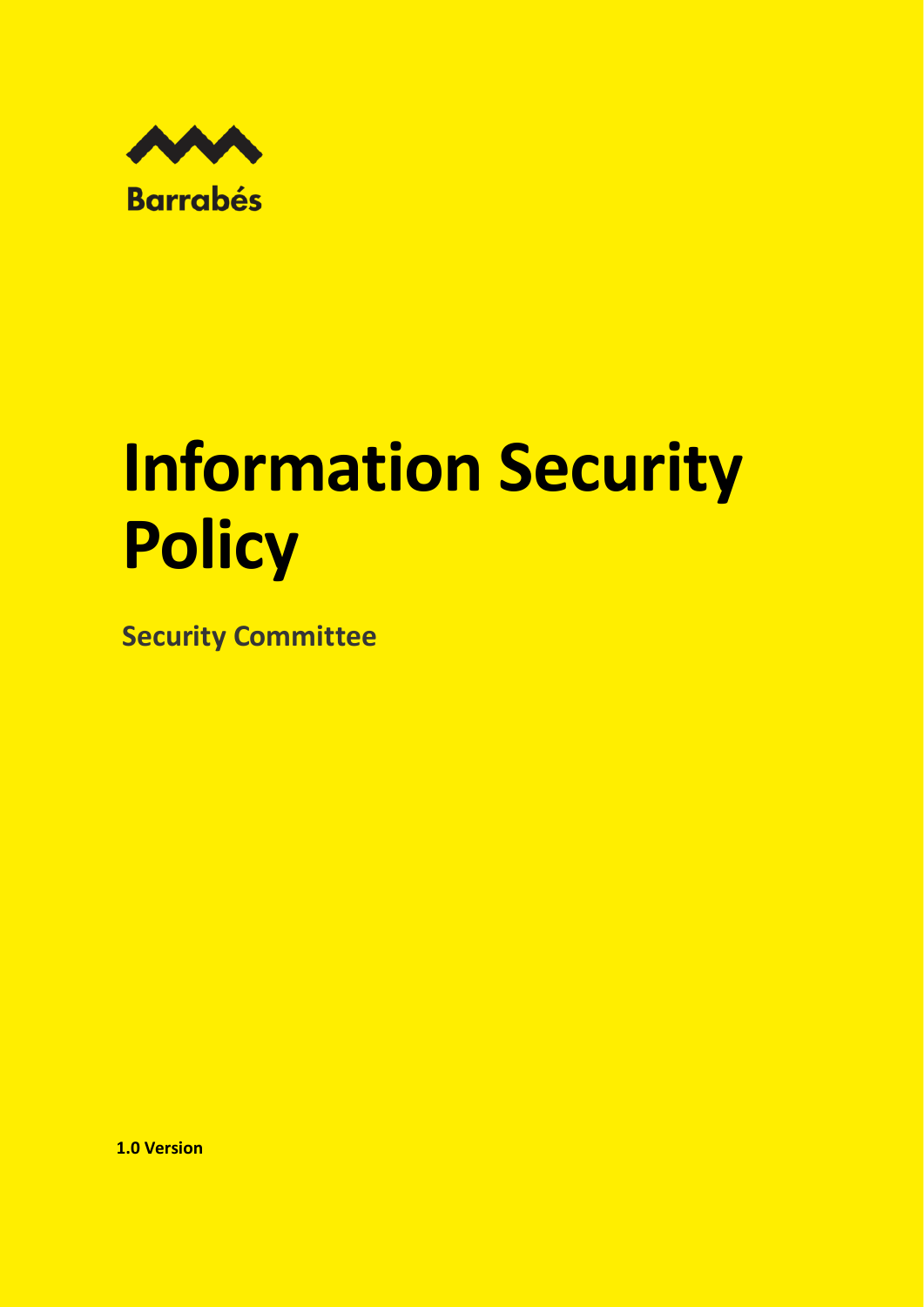## **Policy**

InnovaNext's Security Policy reflects the principles and objectives in terms of information security, the results of which allow our company to achieve its purpose of increasing our clients' sales through the acquisition, generation and quality control of leads.

Through the development, communication and maintenance of this policy, InnovaNext's management shows its commitment to protecting the **confidentiality** of the information with which it operates in the provision of its services, guaranteeing its **integrity** in all the processing processes it carries out, as well as the **availability** of the information systems involved in this processing.

To this end, the Management has defined and implemented an Information Security Management System that allows the company to guarantee that the information systems and the information created, collected, stored and processed comply with:

- Security in Human Resources Management, before, during and at the end of the employment relationship.
- Proper asset management involving the classification of information and handling of media, and the establishment of robust logical access control to its systems and applications, managing user permissions and privileges.
- Protecting the facilities and the physical environment by designing secure work areas and securing equipment.
- Ensuring the security of operations by protecting against malware, backing up, logging and monitoring, and controlling software in operation.
- The management of technical vulnerabilities and the choice of appropriate techniques for auditing systems.
- The security of communications, protecting the networks and the exchange of information.
- The assurance of security in the acquisition and maintenance of information systems, limiting and managing change.
- The realization of a secure software development, separating development and production environments, and performing the appropriate functional acceptance tests.
- The control of relationships with suppliers, contractually demanding compliance with the relevant security measures and acceptable levels in their services.
- Efficiency in the management of security incidents, establishing the appropriate channels for their notification, response and timely learning.
- The implementation of a business continuity plan that protects the availability of services during a crisis or disaster.